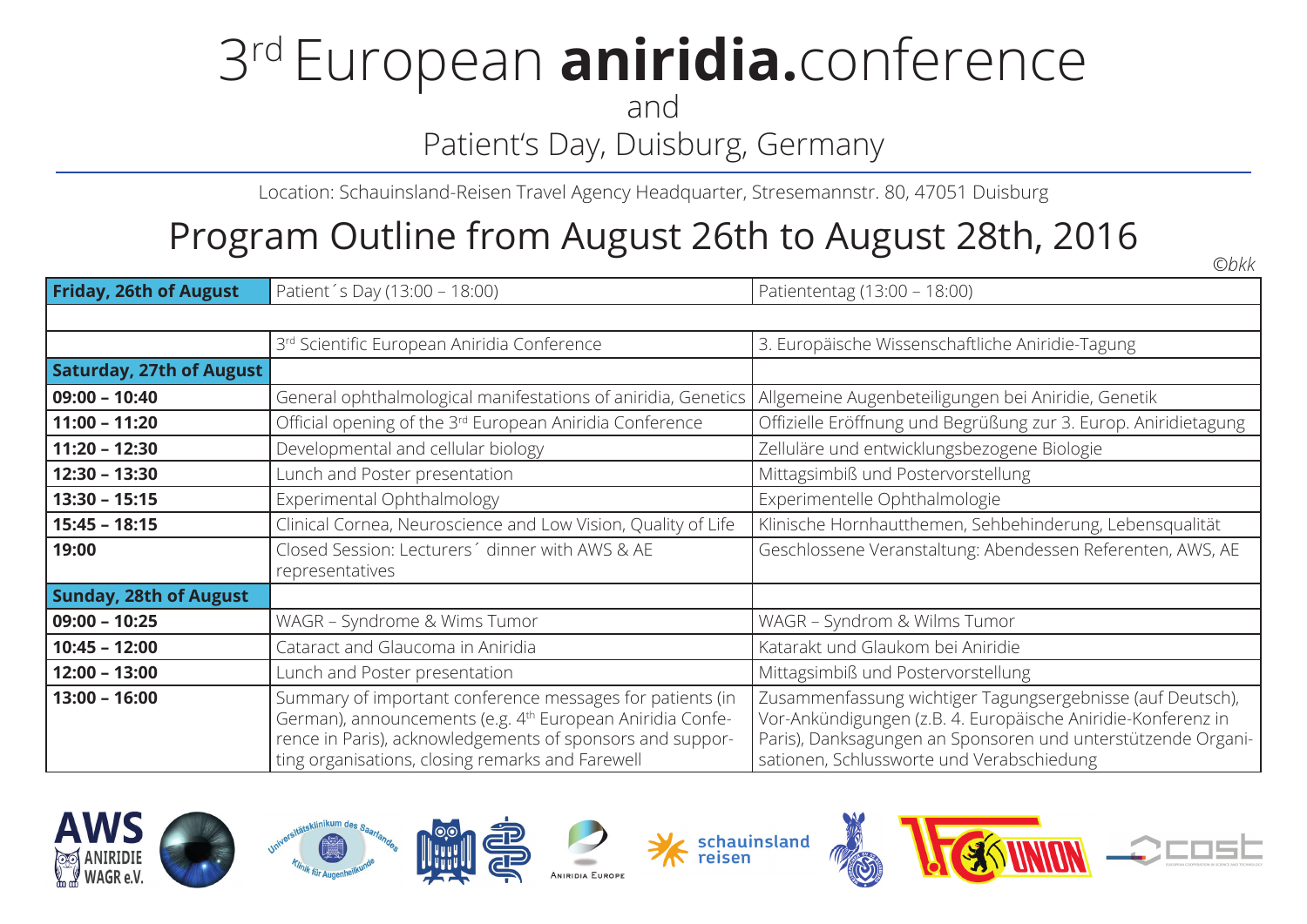3rd European **aniridia.**conference and Patient's Day, Duisburg, Germany

**27th – 28th of August, 2016 Duisburg, Germany**

## SCIENTIFIC PROGRAM

**PLEASE NOTE:** Only the first speakers are named in time schedule, please see **abstract booklet** for **complete** list of authors Please observe the given lecture times (in brackets) to avoid overrunning the session times The postersshould be discussedduring lunch break. Abstracts in the booklet are ordered according to the time schedule.

#### **SATURDAY AUGUST 27TH, 2016**

**CLINICAL OPHTHALMOLOGY – HISTORY OF ANIRIDIA AND OPHTHALMOLOGY OF ANIRIDIA 09:00 - 10:00** Erlend S. Landsend, NO Spectrum of ophthalmological findings in PAX6 related (12) Berthold Seitz Neil Lagali Barbara Käsmann-Kellner, GER Clinical findings in Aniridia without PAX6 Mutation (10) Hyun Taek Lim, KOREA Clinical Features of Korean Patients with Congenital Aniridia with PAX6 mutation and without (10)  $\vert$  lens Martin Rohrbach  $\vert$  History and future of aniridia  $\vert$  (15) **GENETICS 10:00 - 10:45** Veronica v. Heyningen, UK PAX6 and other genes: mutations and phenotypes (20) Erlend Landsend Veronica van Heyningen Hanno Bolz, GER Genetics of aniridia (15) Tatyana Vasilyeva, RU The Mutation Spectrum and Functional Analysis of Novel Interviduation spectrum and Functional Analysis of Nover<br>Identified Intronic Variants in Russian Aniridia Patients (10) **10:45 - 11:00 COFFEE BREAK**

**CHAIR OF SESSION**







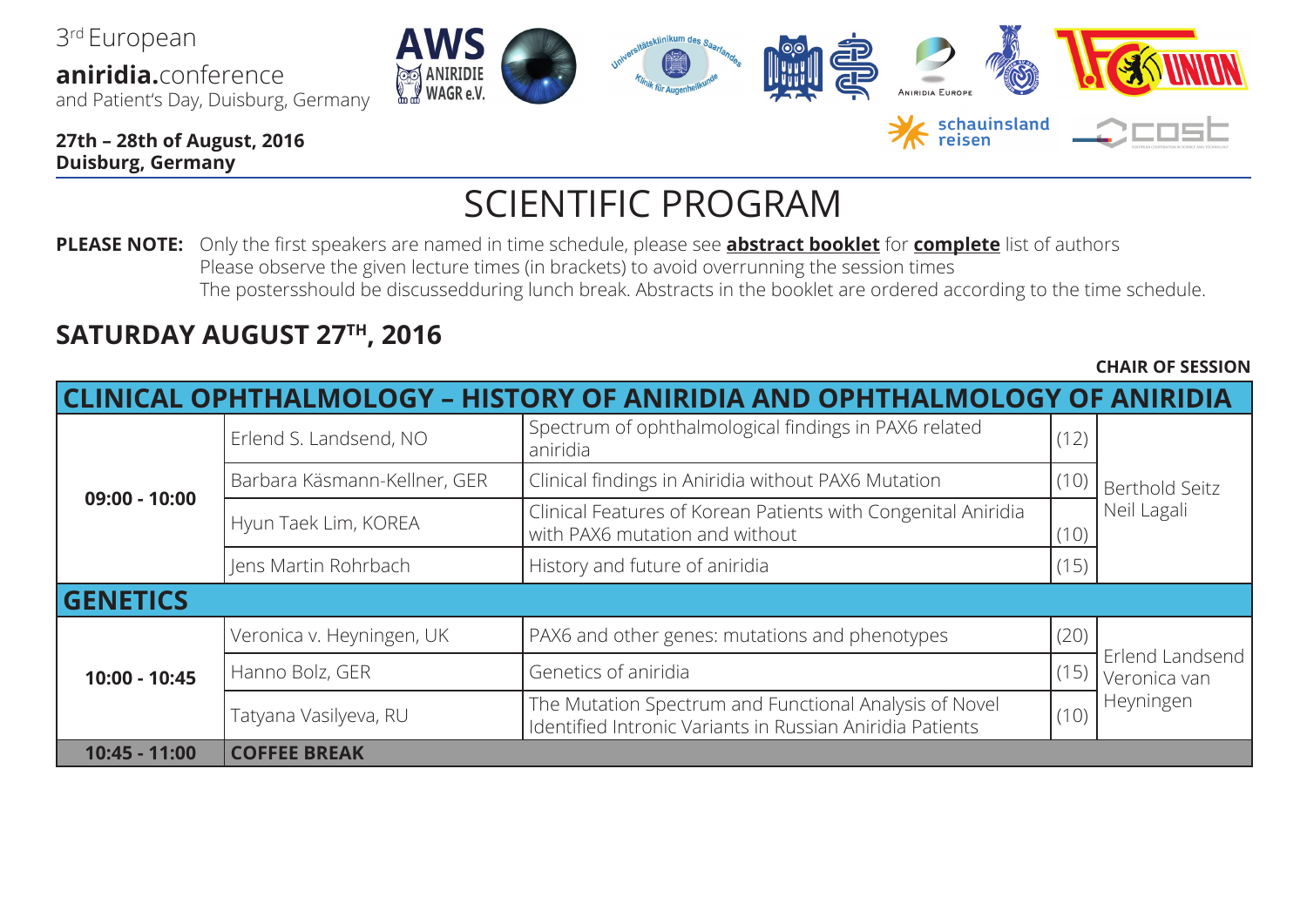3rd European

**aniridia.**conference and Patient's Day, Duisburg, Germany











**27th – 28th of August, 2016 Duisburg, Germany**

schauinsland



|                  |                                                                           | <b>OFFICIAL OPENING OF THE 3RD EUROPEAN ANIRIDIA CONFERENCE</b>                                                                                                                                  |      |                                                  |
|------------------|---------------------------------------------------------------------------|--------------------------------------------------------------------------------------------------------------------------------------------------------------------------------------------------|------|--------------------------------------------------|
| 11:00 - 11:20    |                                                                           | Denice Toews-Hennig, President Aniridie-WAGR Support Group Germany AWS                                                                                                                           | (5)  |                                                  |
|                  | Barbara Käsmann-Kellner, GER, German Aniridia Center, Medical Advisor AWS |                                                                                                                                                                                                  | (5)  |                                                  |
|                  | Asbjørn Akerlie, President of Aniridia Europe AE                          |                                                                                                                                                                                                  | (5)  |                                                  |
|                  | Manfred Osenger, Governing Mayor of the City of Duisburg                  |                                                                                                                                                                                                  | (5)  |                                                  |
| <b>DEVELOPME</b> | <b>TAL AND CELLULAR BIOLOGY</b>                                           |                                                                                                                                                                                                  |      |                                                  |
|                  | Cheryl Gregory-Evans, CA                                                  | Latest developments in RNA therapies for aniridia                                                                                                                                                | (20) |                                                  |
| 11:20 - 12:30    | James Lauderdale, USA                                                     | Neuroanatomical changes in adult humans and mice deficient<br>in Pax6                                                                                                                            | (20) | Tor Utheim<br>Lorenz Latta                       |
|                  | Ursula Schlötzer-Schrehardt, GER                                          | Molecular anatomy of the limbal stem cell niche                                                                                                                                                  | (20) |                                                  |
| 12:30 - 13:30    | <b>CELLS</b>                                                              | LUNCH, SEE INFORMATION BOOTH: "ANIRIDIA: SPORTS & DAILY LIFE" POSTER DISCUSSION: BEHAEGEL ET AL:<br>REGENERATION OF THE ANTERIOR CORNEA THROUGH A TRANSPLANTATION OF CULTIVATED LIM. EPITH. STEM |      |                                                  |
|                  |                                                                           | <b>EXPERIMENTAL OPHTHALMOLOGY AND MEMBERS OF COST</b>                                                                                                                                            |      |                                                  |
|                  | Tor Paaske Utheim, NO                                                     |                                                                                                                                                                                                  |      |                                                  |
|                  |                                                                           | Treatment options for limbal stem cell deficiency                                                                                                                                                | (20) |                                                  |
|                  | Oygunn Utheim, NO                                                         | Impact of storage conditions on human cultivated corneal cells $(15)$                                                                                                                            |      |                                                  |
|                  | Neil Lagali, SE                                                           | Imaging limbal stem cell niche degradation and progression of<br>aniridia related keratopathy in several patient cohorts                                                                         | (20) |                                                  |
| 13:30 - 15:15    | Che Connon, UK                                                            | Role of stromal stiffness in maintaining corneal epithelial phe-<br>notype: importance to homeostasis and corneal<br>bioengineering                                                              | (20) | Neil Lagali<br>Berthold Seitz<br>Claus Cursiefen |
|                  | Cusiefen & Lagali                                                         | Current and future European research on rare and complex<br>ocular surface diseases (e.g. Aniridia)                                                                                              | (15) |                                                  |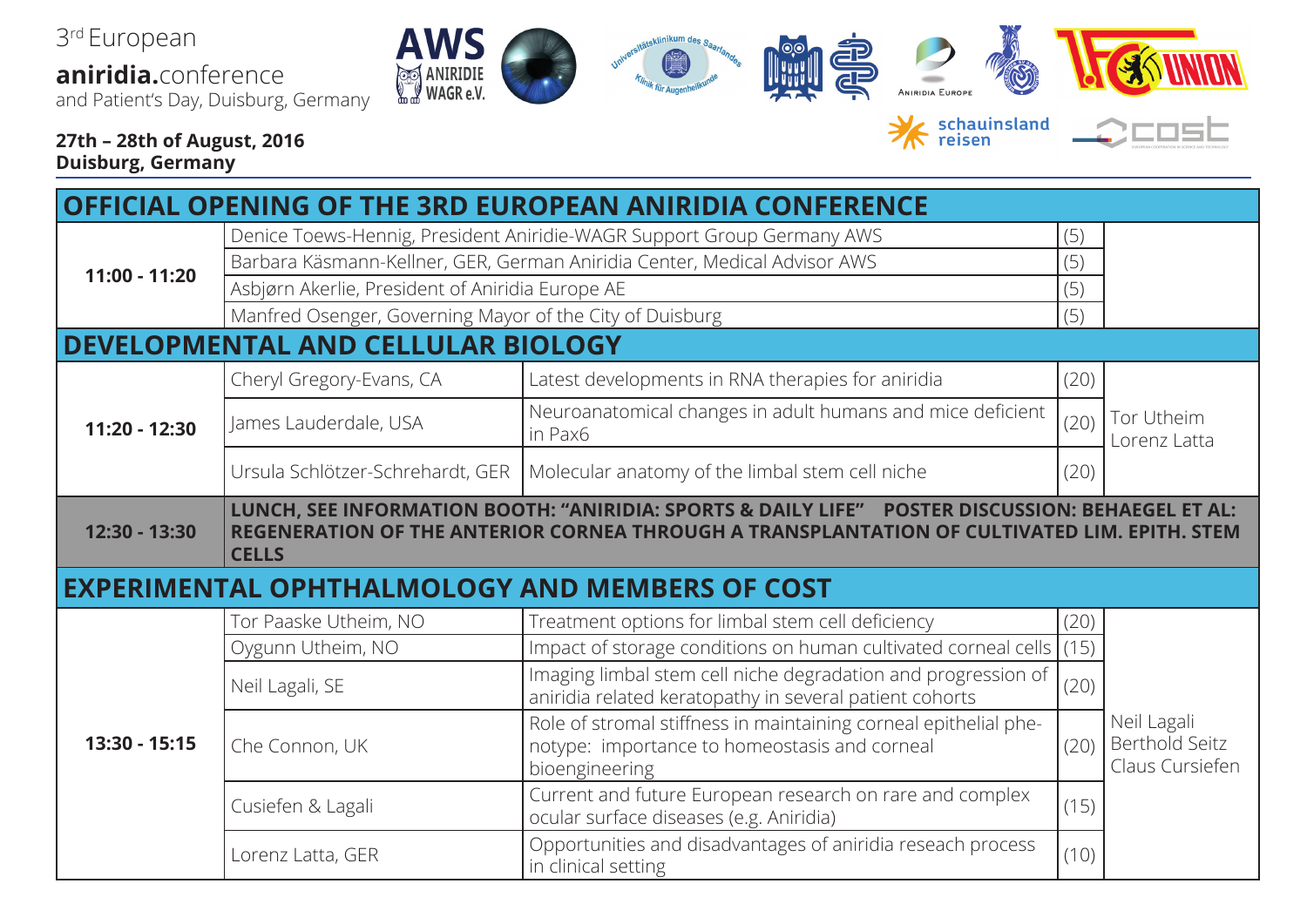3rd European **aniridia.**conference

and Patient's Day, Duisburg, Germany

AV

#### **27th – 28th of August, 2016 Duisburg, Germany**

| 15:15 - 15:45                         | <b>COFFEE BREAK</b>                                                                                                                                                                    |                                                                                                                                                |      |                               |
|---------------------------------------|----------------------------------------------------------------------------------------------------------------------------------------------------------------------------------------|------------------------------------------------------------------------------------------------------------------------------------------------|------|-------------------------------|
| <b>CLINICAL OPHTHALMOLOGY: CORNEA</b> |                                                                                                                                                                                        |                                                                                                                                                |      |                               |
|                                       | Gerd Geerling, GER                                                                                                                                                                     | Corneal diagnostic tools for ocular surface disease                                                                                            | (20) |                               |
| 15:45 - 16:50                         | Claus Cursiefen, GER                                                                                                                                                                   | Boston-keratoprosthesis: Preliminary experiences in high-risk<br>eyes from the Department of Ophthalmology of the University<br>of Cologne     | (20) | Gerd Geerling<br>Nguyen Nhung |
|                                       | Berthold Seitz, GER                                                                                                                                                                    | Excimer-PTK and Keratoplasty in aniridia                                                                                                       | (20) |                               |
|                                       | <b>NEUROSCIENCE, LOW VISION ASPECTS, QUALITY OF LIFE</b>                                                                                                                               |                                                                                                                                                |      |                               |
| $16:50 - 18:15$                       | Irene Gottlob, UK                                                                                                                                                                      | PAX6 mutation without aniridia in a large family and OCT ob-<br>servations of foveal development in normal and congenitally<br>impaired vision | (20) |                               |
|                                       | Nguyen Nhung, GER                                                                                                                                                                      | Low Vision Care in aniridia patient: potential and challenge                                                                                   | (20) | Irene Gottlob                 |
|                                       | Barbara Käsmann-Kellner, GER                                                                                                                                                           | Ocular surface problems in aniridia - patients' experiences                                                                                    | (12) | Barbara<br>Käsmann-Kellner    |
|                                       | Rosa Sanchez de Vega (ES)<br>Katie Atkinson (UK)<br>Joeri Van den Bosch (BE)                                                                                                           | Living with aniridia – the view of affected persons                                                                                            | (20) |                               |
| $19:00 -$<br><b>Open End</b>          | <b>CLOSED EVENT:</b><br>LECTURER AND AWS / AE DINNER: JUST AT THE WATERSIDE OF EUROPE'S LARGEST INNER HARBOURS:<br>DIEBELS IM HAFEN - WITHIN WALKING DISTANCE FROM THE CONFERENCE SITE |                                                                                                                                                |      |                               |

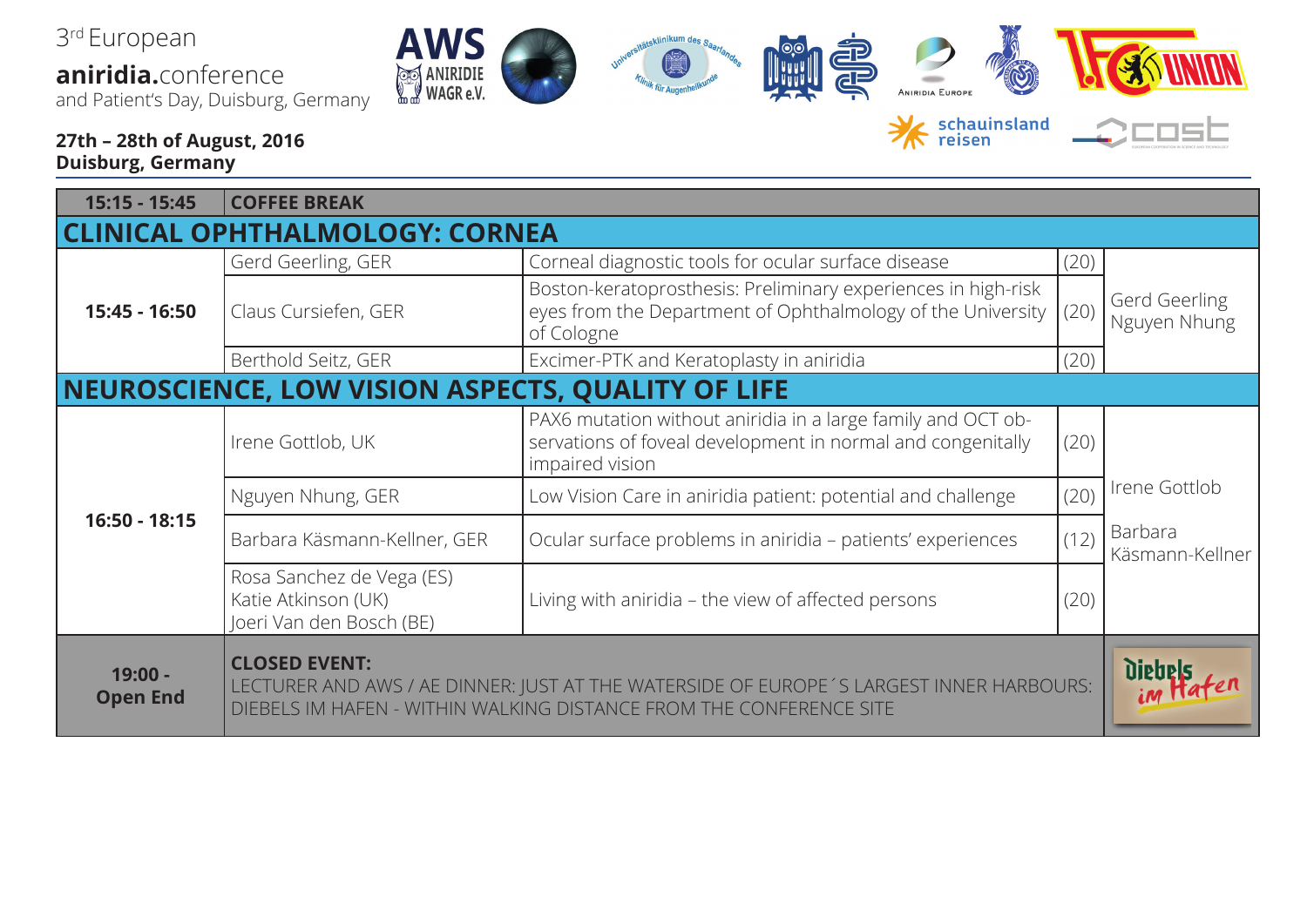

#### **SUNDAY AUGUST 28TH, 2016**

| WAGR SYNDROME & WILMS TUMOR, METABOL. ALTERATIONS IN PAX6 HAPLOINSUFFICIEI |                                                                                                                                                                 |                                                                                                                                            |      |                                |  |
|----------------------------------------------------------------------------|-----------------------------------------------------------------------------------------------------------------------------------------------------------------|--------------------------------------------------------------------------------------------------------------------------------------------|------|--------------------------------|--|
| 09:00 - 10:25                                                              | Kelly Trout, USA, www.wagr.org                                                                                                                                  | WAGR Syndrome: Guidelines for Clinical Management                                                                                          | (20) |                                |  |
|                                                                            | Joan Han, USA                                                                                                                                                   | Role of brain-derived neurotrophic fact in obesity, intellectual<br>disability, and impaired nociception in patients with WAGR<br>syndrome | (20) | loan Han<br>Norbert Graf       |  |
|                                                                            | Norbert Graf, GER                                                                                                                                               | Wilms-Tumor: treatment protocols and quality of life                                                                                       | (20) |                                |  |
|                                                                            | Barbara Käsmann-Kellner, GER                                                                                                                                    | Ophthalmological challenges in WAGR patients                                                                                               | (10) |                                |  |
|                                                                            | Joan Han, USA                                                                                                                                                   | Sleep disturbances in PAX6 haploinsufficiency                                                                                              | (10) |                                |  |
| 10:25 - 10:45                                                              | <b>COFFEE BREAK</b>                                                                                                                                             |                                                                                                                                            |      |                                |  |
|                                                                            | AL OPHTHALMOLOGY: CATARACT & GLAUKOMA                                                                                                                           |                                                                                                                                            |      |                                |  |
| 10:45 - 12:00                                                              | Dominique Bremond-G., FR                                                                                                                                        | Cataract in aniridic patients: special features and personal<br>experience                                                                 | (20) | Peter Netland<br>Arne Viestenz |  |
|                                                                            | Vadim Bondar, RUSSIA                                                                                                                                            | Risks of Artificial Iris implants                                                                                                          | (15) |                                |  |
|                                                                            | Peter Netland, USA                                                                                                                                              | Glaucoma and Cataract surgery in aniridia with an emphasis<br>on glaucoma tube surgery                                                     | (20) |                                |  |
|                                                                            | Arne Viestenz, GER                                                                                                                                              | Secondary glaucoma in aniridia: anatomy of the anterior<br>chamber angle and consequences for trabeculotomy                                | (20) |                                |  |
| 12:00 - 13:00                                                              | LUNCH, SEE INFORMATION BOOTH: "ANIRIDIA: SPORTS & DAILY LIFE" POSTER DISCUSSION: EDEN<br><b>AL: LONG</b><br>TERM FOLLOW UP OF PATIENTS WITH CONGENITAL ANIRIDIA |                                                                                                                                            |      |                                |  |